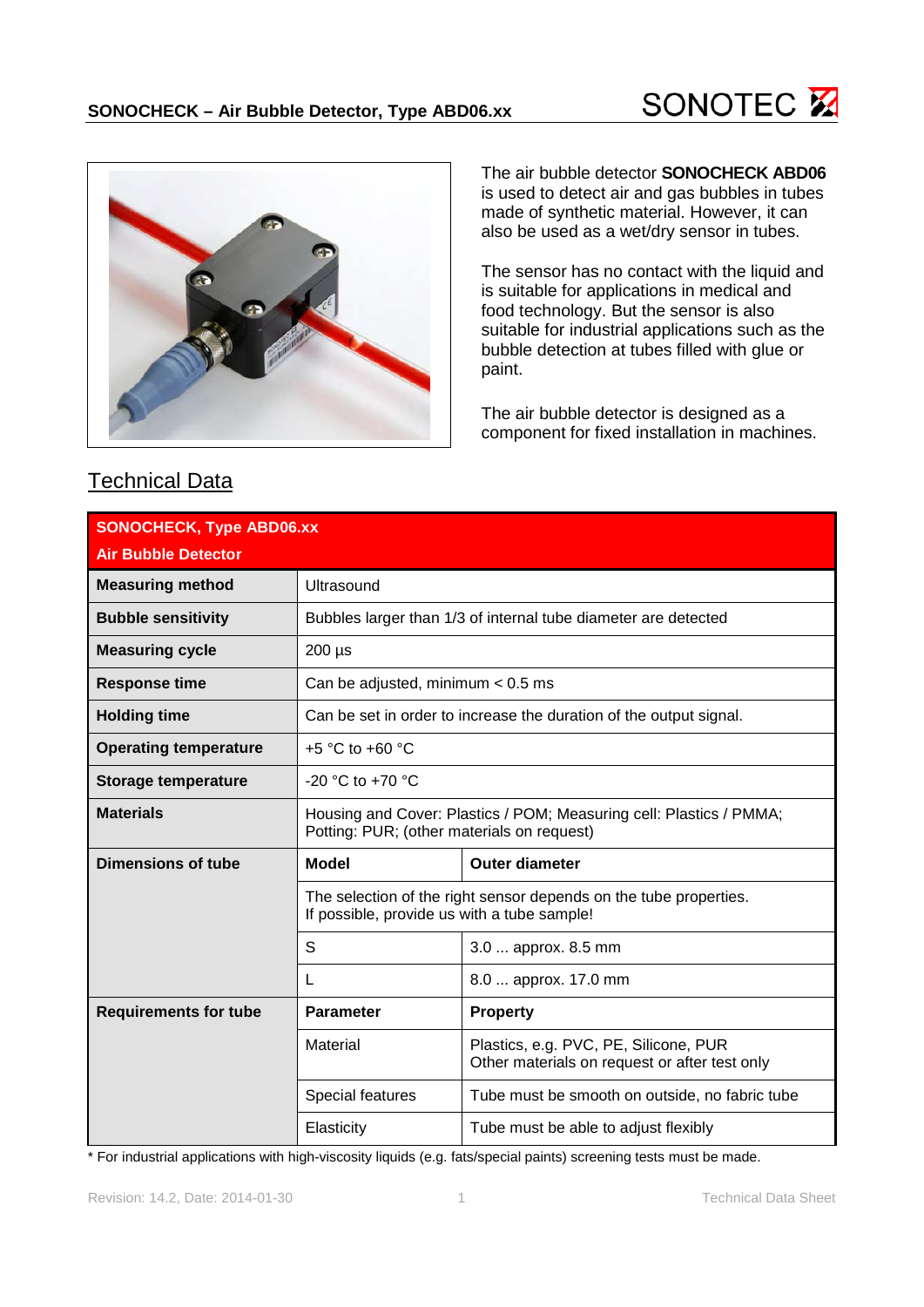

| <b>Liquid requirements</b>  | Low-viscosity liquids containing no or few solids*                 |                                                                                                                                                    |  |
|-----------------------------|--------------------------------------------------------------------|----------------------------------------------------------------------------------------------------------------------------------------------------|--|
| <b>Mounting</b>             | 2 x recessed M4 threaded holes on rear of sensor                   |                                                                                                                                                    |  |
|                             | Tube is inserted into sensor dry                                   |                                                                                                                                                    |  |
| <b>Protection</b>           | IP67                                                               |                                                                                                                                                    |  |
| <b>Operating voltage</b>    | +12  30 VDC; Ripple max. 10 %; Protection against reverse polarity |                                                                                                                                                    |  |
| <b>Current consumption</b>  | Max. 50 mA (without switching current)                             |                                                                                                                                                    |  |
| <b>Connecting cable</b>     | M12 sensor cable, 3 poles                                          |                                                                                                                                                    |  |
| <b>Switching output</b>     | PNP, max. switching current 150 mA                                 |                                                                                                                                                    |  |
|                             | <b>CONTROL</b>                                                     | <b>SENSOR</b>                                                                                                                                      |  |
|                             | +U <sub>B</sub>                                                    | $+U_B$                                                                                                                                             |  |
|                             |                                                                    | PNP-                                                                                                                                               |  |
|                             | Input                                                              | Output                                                                                                                                             |  |
|                             | Load                                                               |                                                                                                                                                    |  |
|                             | Ground                                                             | Ground                                                                                                                                             |  |
|                             |                                                                    |                                                                                                                                                    |  |
|                             |                                                                    | No internal fuse! Pay attention to maximum switching current!                                                                                      |  |
|                             |                                                                    |                                                                                                                                                    |  |
| <b>Output specification</b> | <b>State</b>                                                       | <b>Level of PNP-Output</b>                                                                                                                         |  |
| (Default)                   | Air / Bubble                                                       | $+24V$                                                                                                                                             |  |
|                             | Liquid                                                             | Ground                                                                                                                                             |  |
|                             | Internal error (Self-test)                                         | $+24V$                                                                                                                                             |  |
|                             | the ABD Monitor.                                                   | The state of output can be configured according to the application by means of                                                                     |  |
| <b>Directives/standards</b> | Compliance with DIN EN 61326-1: 2006                               |                                                                                                                                                    |  |
|                             | EN 61000-4-3                                                       | EMC, Radiated radio-frequency - Electromagnetic field<br>immunity, Test Result A, Test with 10 V/m (0.15  1000 MHz)                                |  |
|                             | (see restrictions below)                                           | EN 61000-4-4 EMC, Electrical fast transient/burst immunity test, Test Result A                                                                     |  |
|                             | EN 61000-4-6                                                       | EMC, Immunity to conducted disturbances, induced by radio-<br>frequency fields, Test Result A, Test with 10 V/m                                    |  |
|                             | EN 55011                                                           | Electromagnetic disturbance characteristics, Limit 30 dBµV/m                                                                                       |  |
|                             |                                                                    | For testing typical settings for bubble detection have been applied. The<br>interference immunity depends on a reasonable configuration. Operating |  |
|                             |                                                                    | with very high bubble sensitivity combined with a very short response                                                                              |  |
|                             |                                                                    | time can cause disturbances of the system, induced by electromagnetic<br>disturbing, pressure changing, mechanical vibration, etc.                 |  |

SONOTEC<sup>E</sup>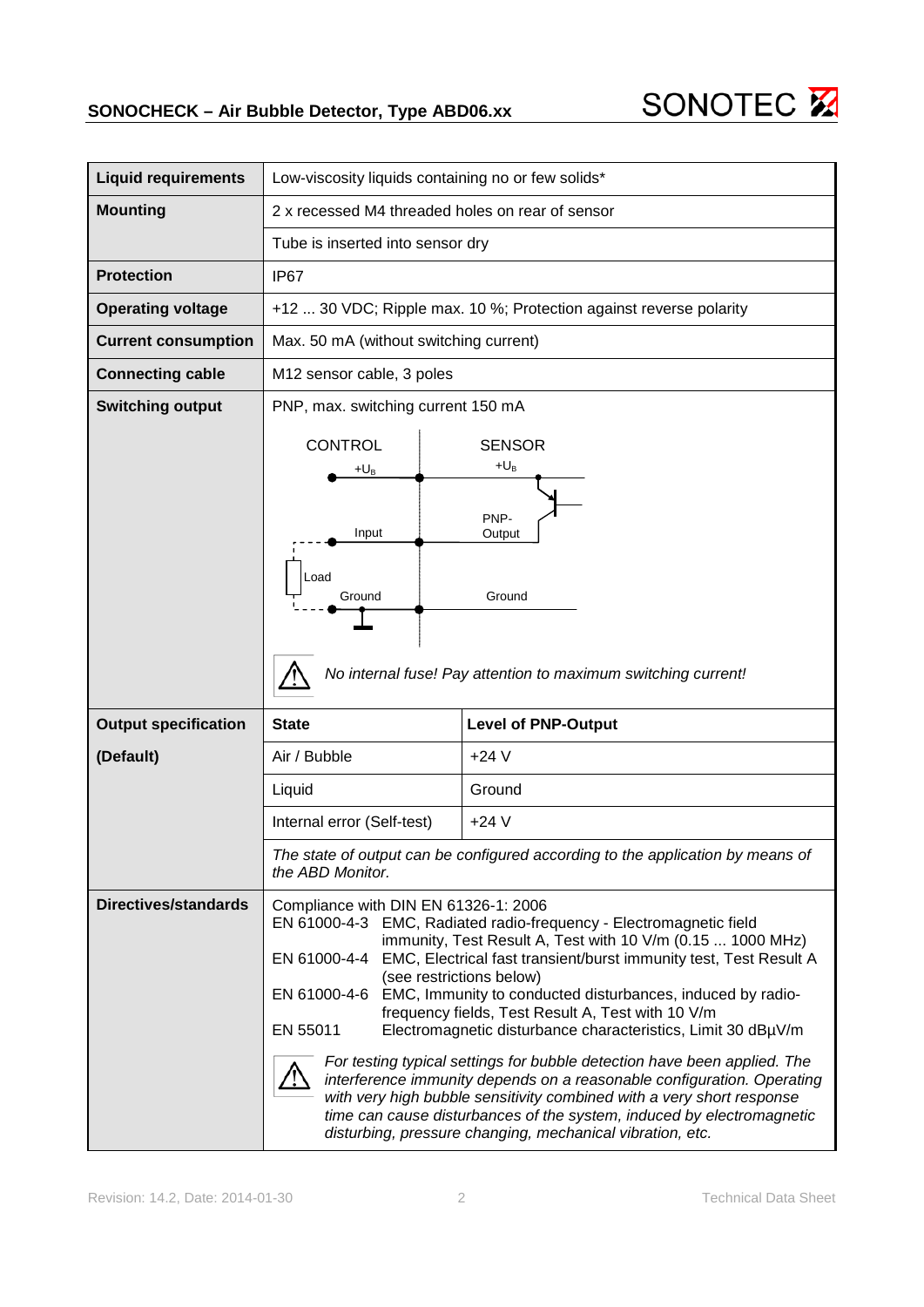



| <b>Functional safety</b> | Reliability, test according to IEC 61508 by using SN 29500<br>MTTF (mean time to failure):<br>239 [years]<br>$5.212*10^{-4}$<br>PFD (probability of failure on demand):<br>These specifications depend on the ambient conditions as well as on the<br>operating conditions of the sensor. Note, that a proof test interval of $T_1$ =<br>1 year is given. The MTTF value corresponds to the MTBF value,<br>because the sensor is a non-repairable device. |  |
|--------------------------|-----------------------------------------------------------------------------------------------------------------------------------------------------------------------------------------------------------------------------------------------------------------------------------------------------------------------------------------------------------------------------------------------------------------------------------------------------------|--|
| Scope of delivery        | Bubble detector type ABD06,<br>Cover with screws, dimensions adjusted to sensor and tube<br><b>Operating Manual</b>                                                                                                                                                                                                                                                                                                                                       |  |
| <b>Accessories</b>       | M12 sensor cable, 3 poles, length 2 m / 5 m / 10 m<br>ABD Monitor, consisting of:<br><b>USB Data Converter</b><br>M12 cable, 5 poles, length 2 m<br>USB cable, type A-B, length 1.5 m<br>CD with software ABD Monitor                                                                                                                                                                                                                                     |  |
| <b>Options</b>           | Snap-in cover, dimensions adjusted to sensor and tube (cannot be retrofitted)                                                                                                                                                                                                                                                                                                                                                                             |  |

Table 1: Technical data for SONOCHECK sensor type ABD06.xx